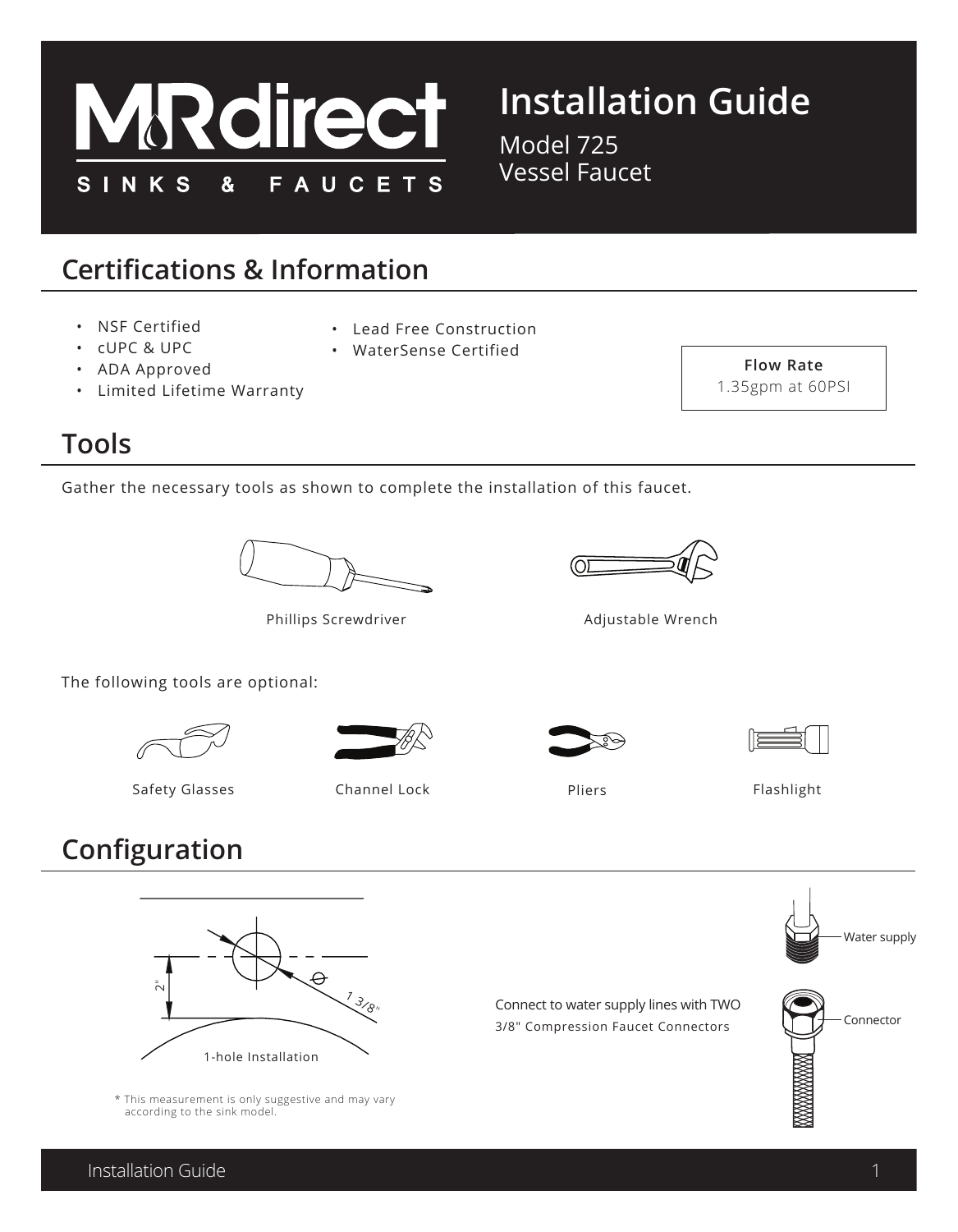Installation Guide

#### **Faucet Installation**

- A. Turn off the water supply. Remove the faucet with the mounting hardware attatched from the package.
- B. Remove all mounting hardware from the shank.
- C. Insert the shank of the faucet body into

the holes of the sink deck.

- D. From the underside of the sink or mounting surface, attach the washer, followed by the lock nut, onto the shank.
- E. Hand-tighten the lock nut until secure.

F. Tighten mounting screws using a phillips head screwdriver until secure.



E

 $(\widehat{\mathsf{C}}% ,\widehat{\mathsf{C}}_{\alpha,\beta})$ 

A









D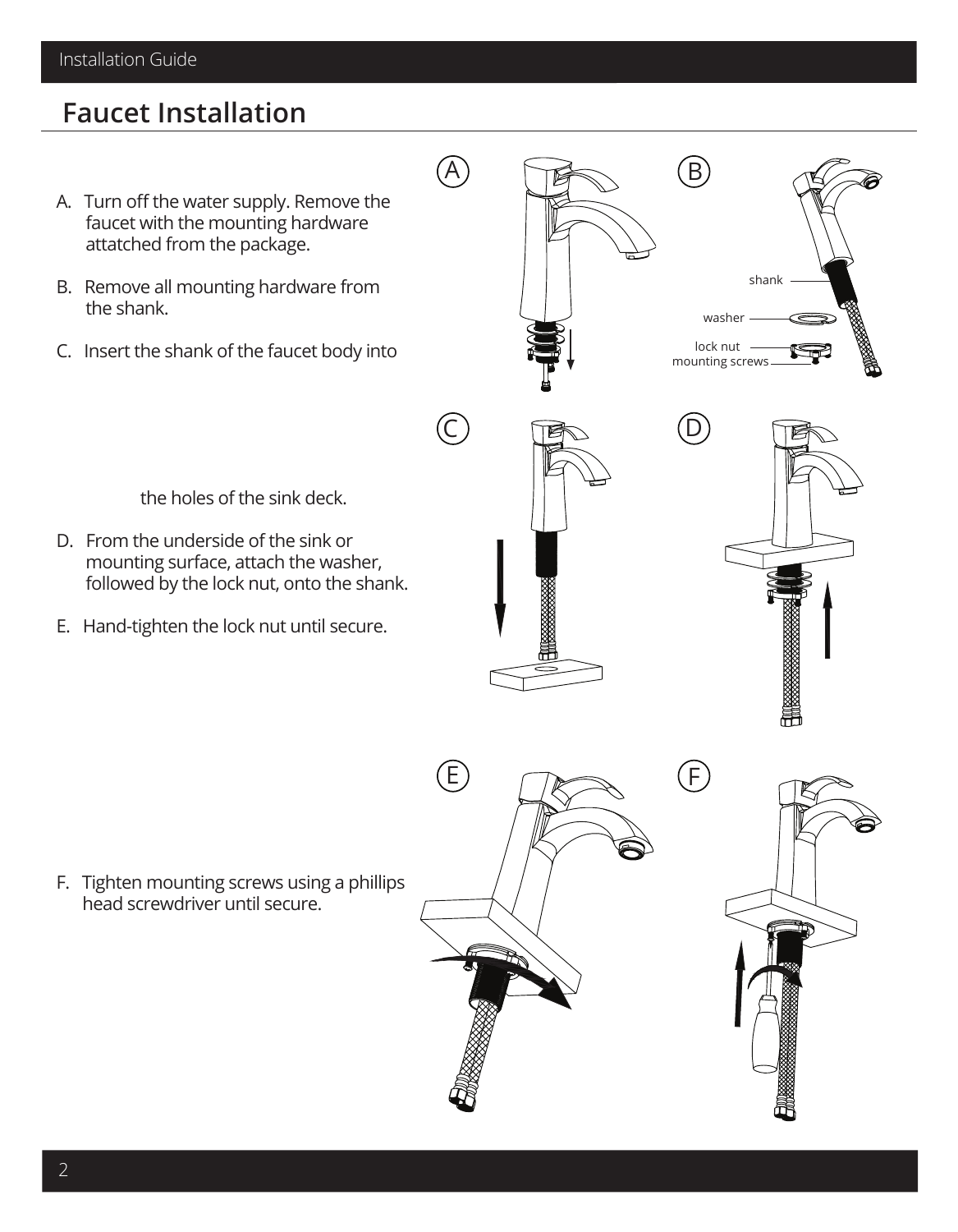3/8" compression fitting

Water suppy lines

### **Faucet Installation Continued**

G

<u>J</u>

G. Attach the opposite end of each hose to the corresponding water supply lines by tightening the 3/8" compression fittings onto the lines. Secure all fittings with a 1/4 turn of a wrench.

### **Important**

Turn on the water supply SLOWLY, to test for leaks before completely opening the water lines.





Remove the aerator from the end of the faucet by carefully unscrewing it. Let hot and cold water run through both water lines for at least one minute before replacing the aerator. This will help to clear any debris in the line, which could otherwise clog the system.



To prevent damage to the tube body, tighten the connections by carefully using two wrenches as shown. Use caution to not bend the stem. Check for leaks.